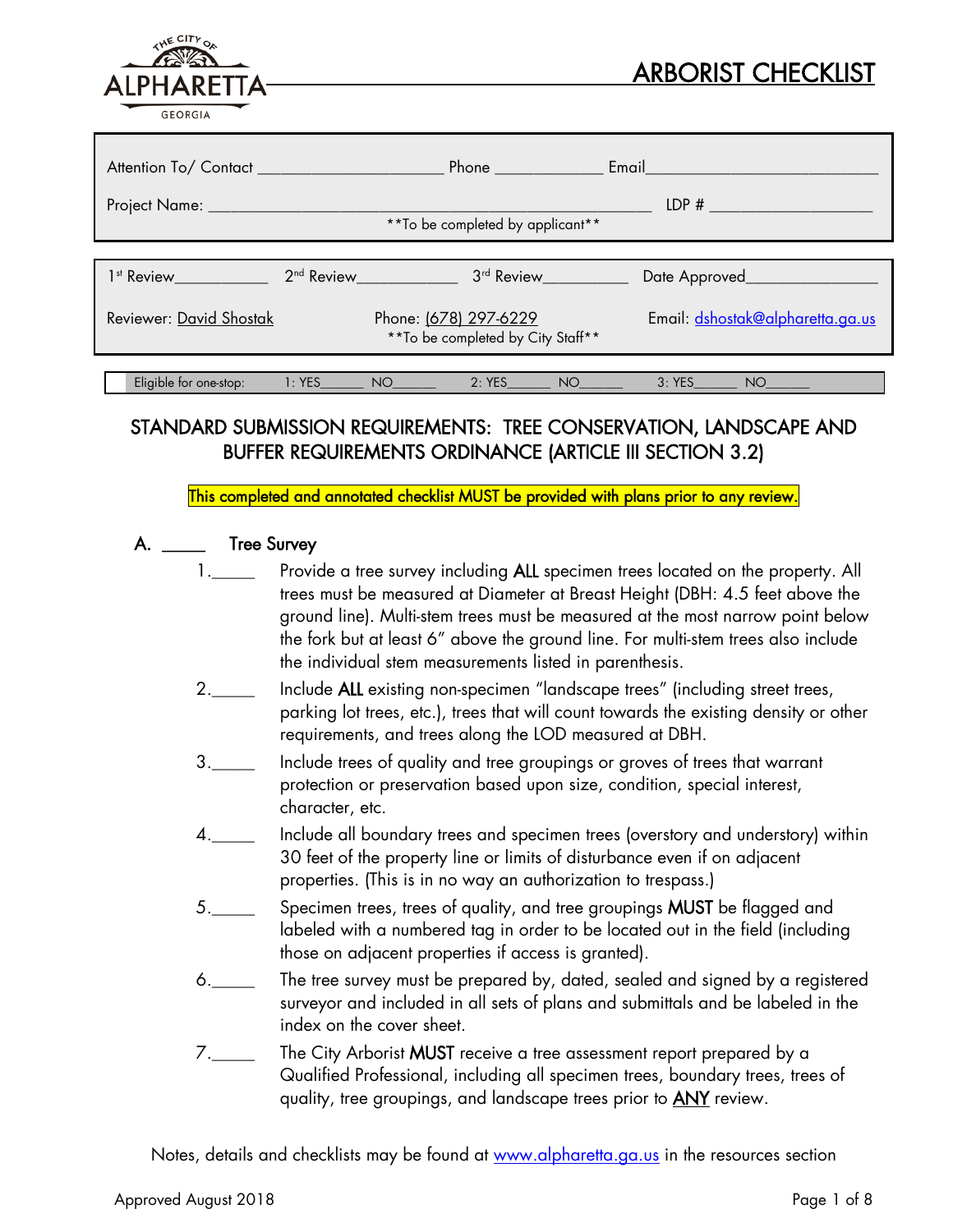- 8.\_\_\_\_\_ Include photographs of all fair to poor condition trees showing any defects that may reduce the quality of a tree.
- 9. The tree assessment report MUST address whether or not a tree is worth incorporating into the design based upon condition, form, structure, or location.
- 10. This report must include reference numbers used on field tags. Numbers noted on survey, plans, trees, and arborist report MUST ALL match.
- 11.\_\_\_\_\_ The complete report and/or a summary table detailing the condition of the surveyed trees MUST be included in the plan set.
- 12.\_\_\_\_ If no trees exist on the site, provide note, "No existing trees on the site."

### B. \_\_\_\_\_\_\_ Specimen, Landscape, and Boundary Trees

- 1.\_\_\_\_\_\_ An alternate design **MUST** be submitted that conserves and incorporates specimen trees, trees of quality, tree groupings, boundary trees, and landscape trees. Tree survey and Arborist assessment is NOT a recompense calculator.
- 2.\_\_\_\_\_ If a specimen tree, tree of quality, tree grouping, boundary tree, or landscape tree cannot be incorporated into the design a hardship justification MUST be provided on the plans.
- 3.\_\_\_\_\_ Show the Critical Root Zone (CRZ) of ALL existing Trees to be saved (1.3 feet X inches DBH = radius in feet) on the Tree Protection, Landscape, Erosion Control, Grading, and Demolition sheets.
- 4.\_\_\_\_\_ Label dimension of all CRZs on the Tree Protection sheets.
- 5.\_\_\_\_\_ If encroachment is allowed (no greater than 20%) within the CRZ of trees to be conserved provide the percent encroachment on the Tree Protection sheets.
- 6.\_\_\_\_\_ If removal or encroachment above 10% is proposed within the CRZ of a Boundary tree an agreement per section 3.2.6.2.b between the owners will be provided and included in the plan set.
- 7.\_\_\_\_\_ All specimen trees, trees of quality, tree groupings, boundary trees, and landscape trees to be removed MUST be marked with an "X" on the Tree Protection, Initial Erosion Control, and Demolition sheets.
- C. \_\_\_\_\_ Tree Care and Maintenance Plan (MUST be submitted by second submittal)
	- 1.\_\_\_\_\_\_ A Tree Care and Maintenance plan shall be developed specifically for every tree that warrants care due to the changes in site conditions. As well as basic tree care for the new trees..
	- 2.\_\_\_\_\_ This plan shall be drafted by a Certified Professional and include tree protection and care prior to, during, and throughout construction and for 2 years after issuance of a certificate of occupancy (CO).
	- 3.\_\_\_\_\_ The tree care plan MUST be pre-paid prior to the opening of the site. Provide City Arborist with proof of prepayment before scheduling the initial inspection.
	- 4.\_\_\_\_\_ The plan shall be developed around the realistic timelines for implementation. Timeframes can be stated as "prior to construction", "within 2-weeks start of construction", or during a specific season or month during the year, etc.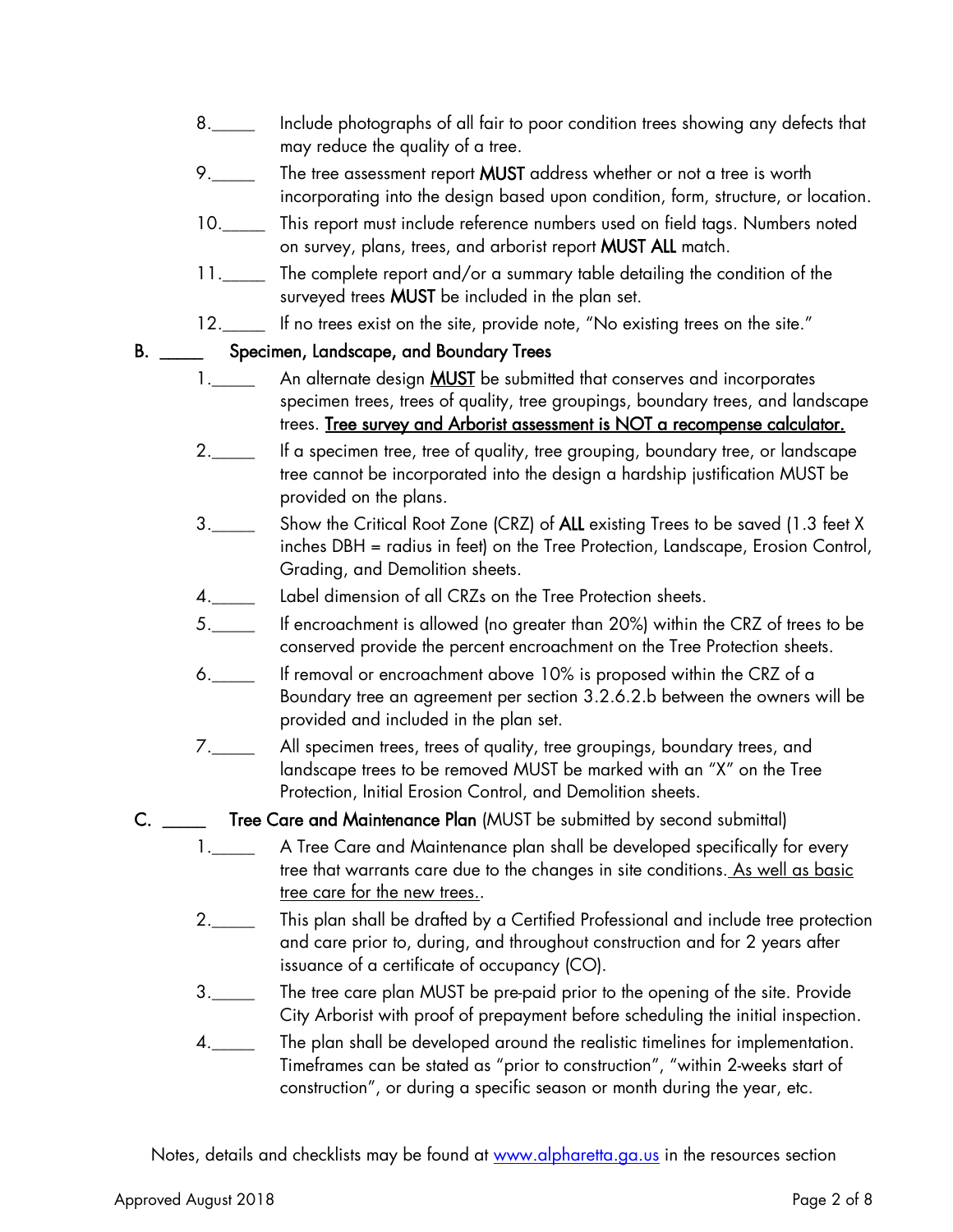- 5.\_\_\_\_\_ The current owner must provide for access to the trees throughout the duration of the tree care plan, including, if the property ends up under new ownership.
- 6.\_\_\_\_\_ The plan shall include, but not be limited to: canopy and root pruning, compaction reduction, root treatments, fertilization, fungicide/insecticide treatments, watering, and lightning protection. Please make sure to include the pruning of limbs and roots at the limits of disturbance or that overhang the site that may be ripped or torn during demolition and grading.
- 7.\_\_\_\_\_ The tree care plan shall include, as needed, demolition and construction oversight when work is required within the CRZ of trees.
- 8.\_\_\_\_\_ The watering schedule shall include supplemental watering for existing trees and a watering plan for new trees when they arrive on site until establishment. This can include hand watering, use of watering bags. irrigation timing, etc. Reference the location of the watering schedule on the landscape sheet.
- 9.\_\_\_\_\_ Every plan shall include a monitoring program where the Certified Professional will assess the tree(s) for evidence of wood boring and other insect infestations, diseases and pathogen infestations, mechanical damage, etc.
- 10.\_\_\_\_\_ Include a note on the Tree Care and Maintenance plan stating "In the event that there are any changes to the health and or condition of the tree(s) that warrant additional tree care a new plan will be provided to the City Arborist.
- 11.\_\_\_\_\_ Include a note on the Tree Care and Maintenance plan stating "The City Arborist must be notified within one week of completion of any tree care item as well as periodic updates. Proof of completion must be submitted to City Arborist in order for a CO to be issued."

## D. \_\_\_\_\_\_ Tree Protection and Limits of Disturbance Fencing

- 1.\_\_\_\_\_ Clearly show all tree protection fence locations on the Tree Protection, Erosion Control, Grading, and Demolition plans.
- 2.\_\_\_\_\_ Provide tree save fence: Type "B" wire-backed with metal stakes and signage around CRZ of specimen trees and Type "C" orange mesh with metal stakes at all other locations. Type "A" orange mesh with wooden posts will have limited use. Chain link fence may be required for extra protection in some areas. See detail STD. L-6 for approved types of fencing.
- 3.\_\_\_\_\_ Provide Type "B" wire-back tree save fence and metal posts along all buffers.
- 4.\_\_\_\_\_ Tree protection fencing MUST protect the entire CRZ of specimen trees or to the greatest extent possible as approved by the City Arborist.
- 5. \_\_\_\_ Orange fencing or a type approved by the City is required to delineate the project LOD to keep pedestrians out of construction zones.
- 6.\_\_\_\_\_ Show the Structural Root Plate (SRP) of all "existing trees to be saved" along the limits of disturbance (.5 feet X inches DBH = Radius in feet) on the Tree Protection and Grading sheets. Tree protection fence must be shown at the edge of the SRP or beyond to receive density credits for these trees.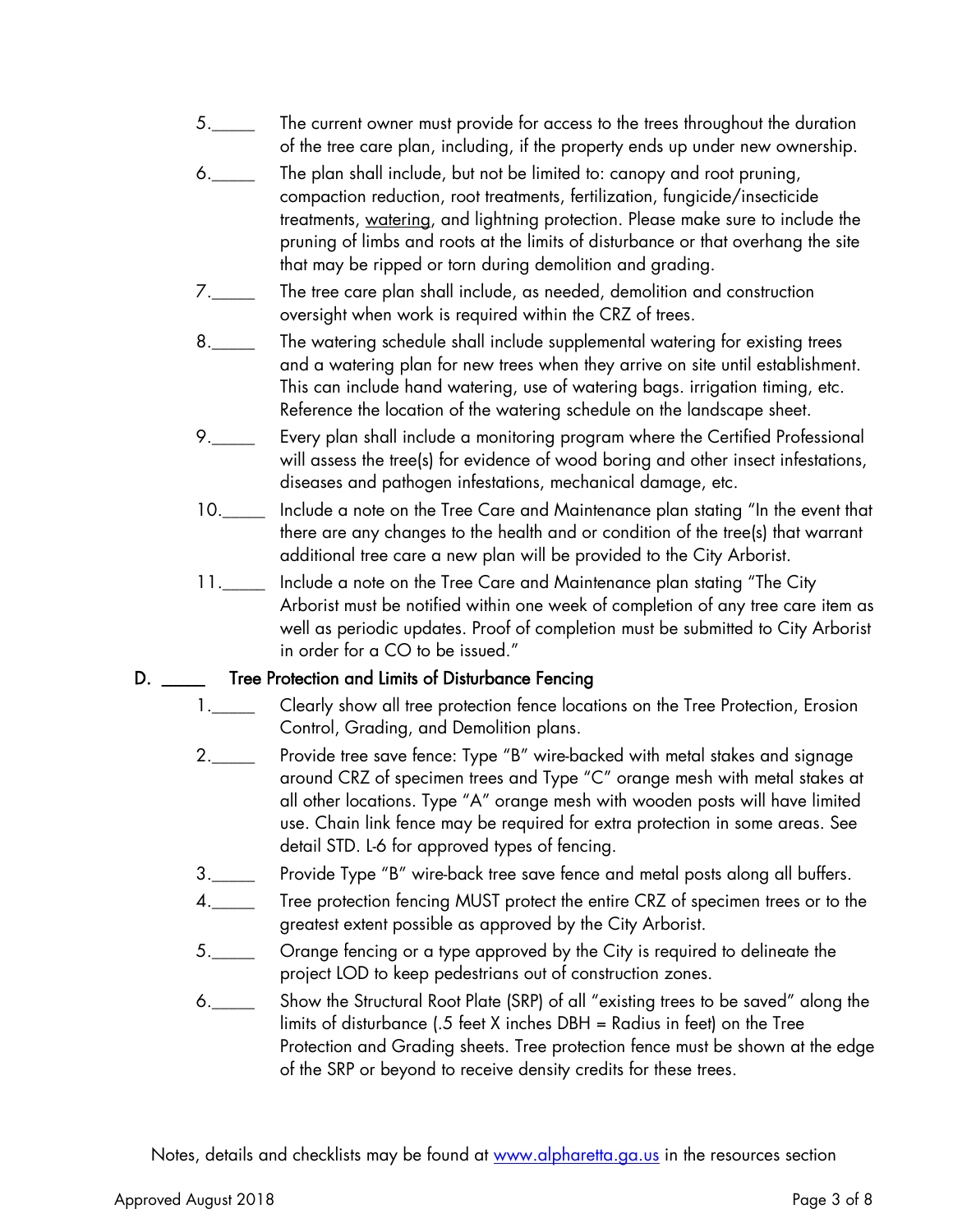- 7.\_\_\_\_\_ Use callouts or differing line types to denote tree save fence type and note stop and start locations. Tree fence should be labelled "A", "B", or "C" per detail STD. L-6 or labelled "Tree Save Fence", "Wire Back Tree Save Fence", etc.
- 8.\_\_\_\_\_ Provide measurements from known points to the tree protection fencing on the Tree Protection and Initial Erosion Control sheets (these sheets must show existing conditions). Known points should manholes, property corners, utilities, structures, numbered trees with tags, etc., on the inside or outside of the LOD. These measurements will be used to verify the location of the tree save fence during the initial inspection. If these field measurements do not match the plans or trees are not tagged the tree fence will not be approved.
- 9.\_\_\_\_\_ When the grading plan calls for filling along the LOD consider using a nontrenched in erosion control instead of silt fence in these areas.
- 10. Make sure the activity schedule shows ONLY the installation of tree save/LOD fencing as the first item to be completed prior to starting anything else.

#### E. \_\_\_\_\_ Tree Planting and Landscaping (Sections 3.2.7 and 3.2.8)

- 1.\_\_\_\_\_ All landscape plans MUST be prepared by a licensed and registered Landscape Architect in the State of Georgia. Tree only plans may be prepared by a Qualified Professional.
- 2.\_\_\_\_\_ Provide a complete landscape plan including all tree replacements, entrance landscaping, buffer plantings, required landscape strips, streetscapes, etc. This plan should include trees, shrubs, ground cover, mulch, seasonal color, hardscapes, etc. This shall be the plan that is expected to be planted.
- 3.\_\_\_\_\_ Landscape plans MUST be coordinated with the surrounding properties to incorporate similar plant material and eliminate conflicts with existing plants and utilities.
- 4.\_\_\_\_\_ Provide site density calculation of 130 inches per acre for all property types.
- 5.\_\_\_\_\_ An alternate site density calculation may be provided for single family detached ('For-Sale' residential lots) calculated at a 30% canopy coverage per lot. Please see Arborist Guidance Document for explanation.
- 6.\_\_\_\_\_ 100% of the tree density MUST be met on site with existing or new trees.
- 7.\_\_\_\_\_ Provide specimen tree recompense summary. Recompense is in addition to all other tree requirements. Recompense plantings MUST be provided at 3 times the inches removed and should be native and of a similar species.
- 8.\_\_\_\_\_ No more than 25% of the trees planted on any site shall be the same GENUS.
- 9.\_\_\_\_\_ No less than 50% of the trees planted on any site shall be native.
- 10.\_\_\_\_\_ No less than 40% of the trees planted on any site shall be overstory trees.
- 11.\_\_\_\_\_ No less than 40% of all landscaping planted on any site shall be native unless approved by City Arborist.
- 12.\_\_\_\_\_ Provide above percentages on landscape sheets. These numbers are based on the total number of plants.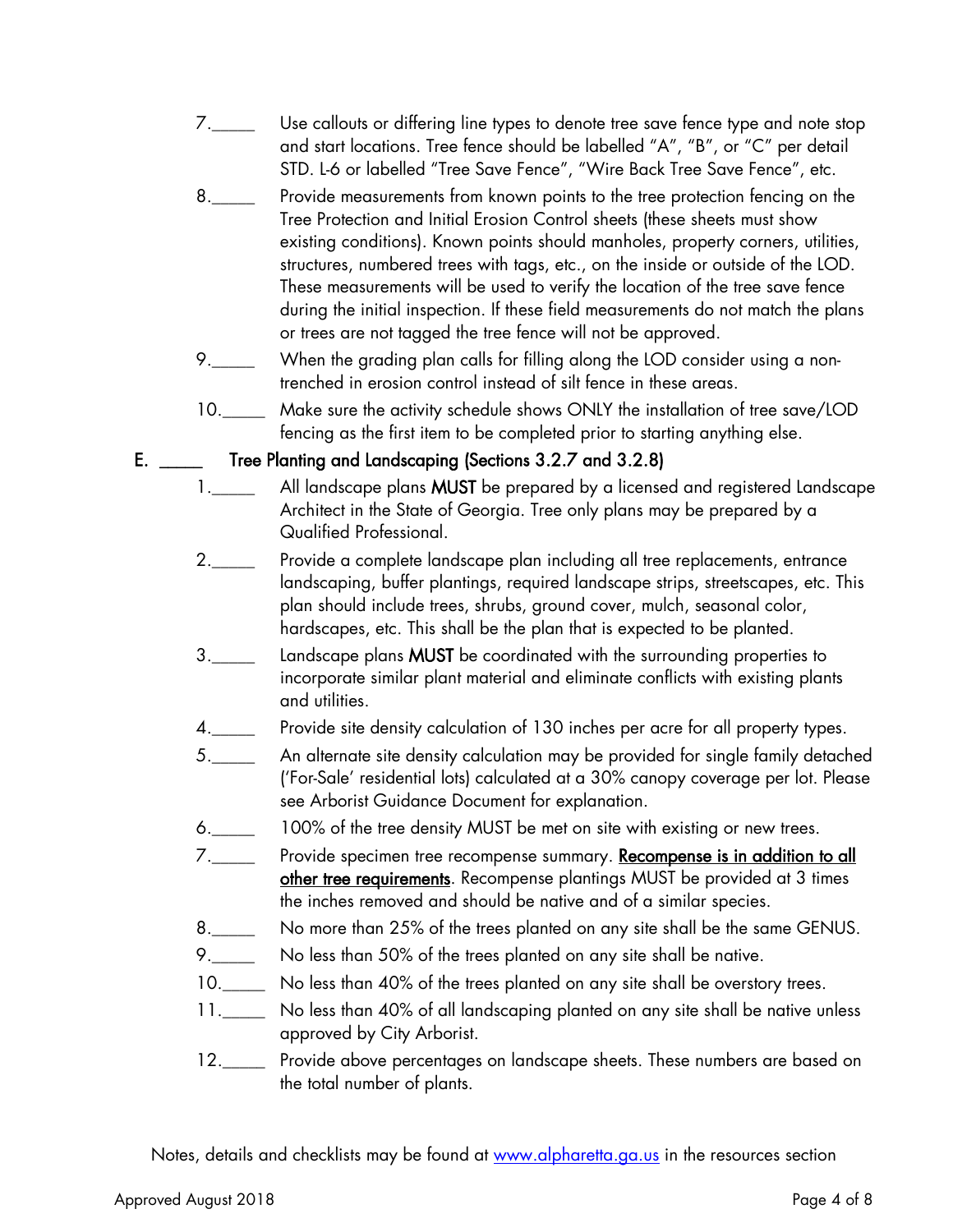- 13.\_\_\_\_\_ Provide plant schedule: Include botanical and common name, cultivar, caliper, height, quantity, required percentages and totals for each genus and/or species (separate columns are required for density and recompense trees).
- 14. Crape myrtles used for tree credit must be single stem standards listed as 9-10 foot tall minimum for 2-inch caliper credit. Cultivar must be indicated.
- 15.\_\_\_\_\_ Evergreen trees used for density credit must be shown as a minimum height of 9-10' for 2-2.5" caliper credit, 11-12' for 3" caliper credit, and so on.
- 16.\_\_\_\_\_ Provide required parking lot landscaping per section 3.2.8.C.
- 17.\_\_\_\_\_ Trees planted at the head of a parking space must be aligned with the striping.
- 18.\_\_\_\_\_ Provide required landscape strip and street-scape plantings per section 3.2.8.D. Designs shall not be monoculture's and exclusive of utilities and easements.
- 19.\_\_\_\_\_ Provide sight distance lines as required by Transportation Engineer on Landscape Plans to eliminate conflicts. Coordinate with design Engineer.
- 20.\_\_\_\_\_ Area and volume of the parking lot islands must be labelled on the site plan.
- 21.\_\_\_\_\_ Parking lots, detention ponds, dumpsters, utility and paved areas MUST be screened per section 3.2.8.E. Please list plant dimensions (height and spread) not container size for required shrubs on plant schedule.
- 22.\_\_\_\_\_ Pine trees or Leyland cypress are NOT allowed by the City Arborist for tree replacement credit or for evergreen screening requirements.
- 23. Check with City Arborist for prohibited trees such as red maples or zelkova in parking lots, no ash trees, and limit the use of lacebark elms.
- 24.\_\_\_\_\_ Recompense to be provided on-site: Graphically highlight/shade symbols for specimen recompense trees on the plans. (Recompense trees are in addition to required density and all other code requirements).
- 25.\_\_\_\_ Trees planted for specimen recompense MUST be at least 4" caliper deciduous or 13-14' tall evergreen/conifers.
- 26.\_\_\_\_\_ Alternate methods of recompense MUST be approved by City Arborist (hardship only) prior to plan approval and sign off.

## F. **Utilities**

- 1.\_\_\_\_\_ Utilities are **NOT** allowed in required tree islands or planting areas. Locate all Light Fixtures, Water Lines, Fire Hydrants, etc. outside of these areas.
- 2.\_\_\_\_\_\_ Show all landscape, street, and parking lot lighting on landscape plans. Conflicts between trees and lights, current and future, shall be avoided. Light locations MUST match ALL plans submitted to the Building Department.
- 3.\_\_\_\_\_ All overhead and underground utility lines and easements (existing and proposed) must be shown on the Landscape plan. Species used under overhead lines must meet the Utility provider's specification and be approved by utility provider and City Arborist. It is preferable to relocated all utilities underground.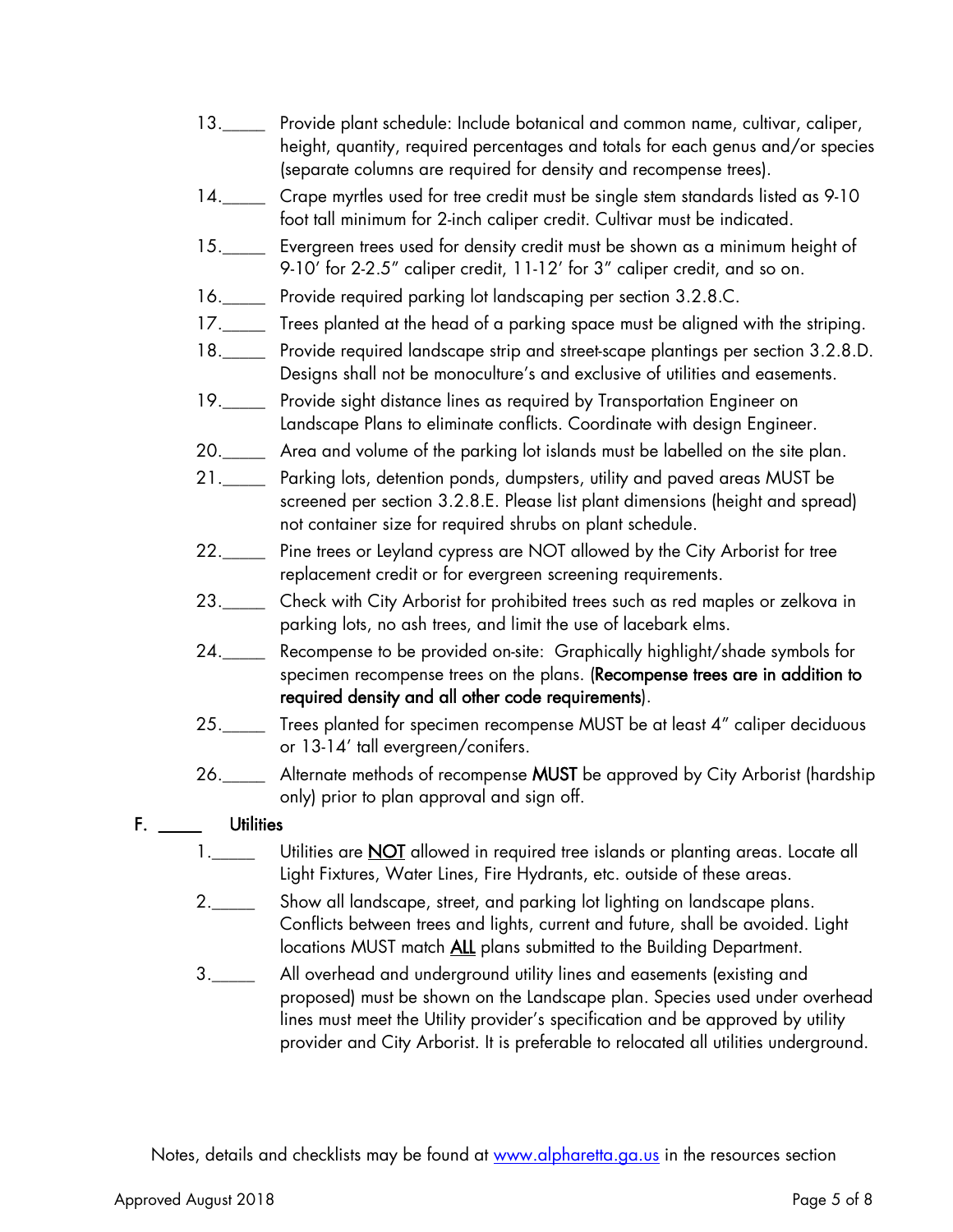- 4.\_\_\_\_\_ Label all drainage and sewer easements, including private easements on the Landscape plan. No trees shall be planted in easements, unless approved by the City Arborist and utility provider.
- 5.\_\_\_\_\_ Label all storm water management facilities including the 10' pond access easement on the Landscape plan. No trees shall be planted in easements.
- 6.\_\_\_\_\_ ALL utility locations MUST be coordinated with the landscaping. It is recommended to have the plans reviewed and approved by the utility providers during the plan review process. Provide City Arborist with proof of communication and/or approvals.

### G. \_\_\_\_\_\_ Details:

- 1.\_\_\_\_\_\_ Provide city planting and anchoring details STD. L-1 to STD. L-4, and STD. L-7.
- 2.\_\_\_\_\_ Provide city tree planting in parking lot detail STD. L-5 and reference the location of this detail on the grading sheet.
- 3.\_\_\_\_\_ Provide city tree protection detail STD. L-6 and STD. L-9.
- 4.\_\_\_\_\_\_ Provide city detail STD. L-8 for root barrier and manufacturers detail(s) when existing trees or planted trees are within 10' of existing or proposed City owned and maintained hardscapes or when indicated by City Arborist. Note on the Landscape Sheet the length and locations of root barrier installation.
- 5.\_\_\_\_\_ Remove all references in non-city details and comments to installing wire tree guys, turnbuckles, etc. Use fabric ties as approved by Arborist.
- 6.\_\_\_\_\_ Provide Florida tree grading, pruning, and other cue cards as required.
- 7.\_\_\_\_\_ Provide other details or notes as requested by the City Arborist.
- H. \_\_\_\_\_ Provide the following notes on the Tree Protection, Grading, Erosion Control, and Demolition sheets in bold letters:
	- 1.\_\_\_\_\_ If there are inconsistencies between any items on these plans the more strict interpretation of those requirements shall be followed. Please contact the City Arborist for any interpretation.
	- 2.\_\_\_\_\_ Prior to the tree save fence inspection provide the City Arborist with proof of pre-payment of the required tree care plan to a reputable tree care company.
	- 3.\_\_\_\_\_ Tree save fence and signage for entire site must be installed, inspected and approved prior to installation of erosion control measures. No land disturbance or demolition is allowed before this inspection and approval has occurred.
	- 4.\_\_\_\_\_ The CRZ of Specimen Trees plus all buffers shall be protected with wire-back tree save fencing with metal support posts or chain link and Tree Save signage.
	- 5. Installation of the tree save fence will involve no trenching.
	- 6.\_\_\_\_\_ All existing trees identified for preservation or found within tree save areas must be fully protected during all phases of this project.
	- 7.\_\_\_\_\_ Additional trees along the limits of disturbance with encroachment into the SRP and deemed structurally unsafe by the City Arborist or the Project Arborist may be required to be removed prior to CO.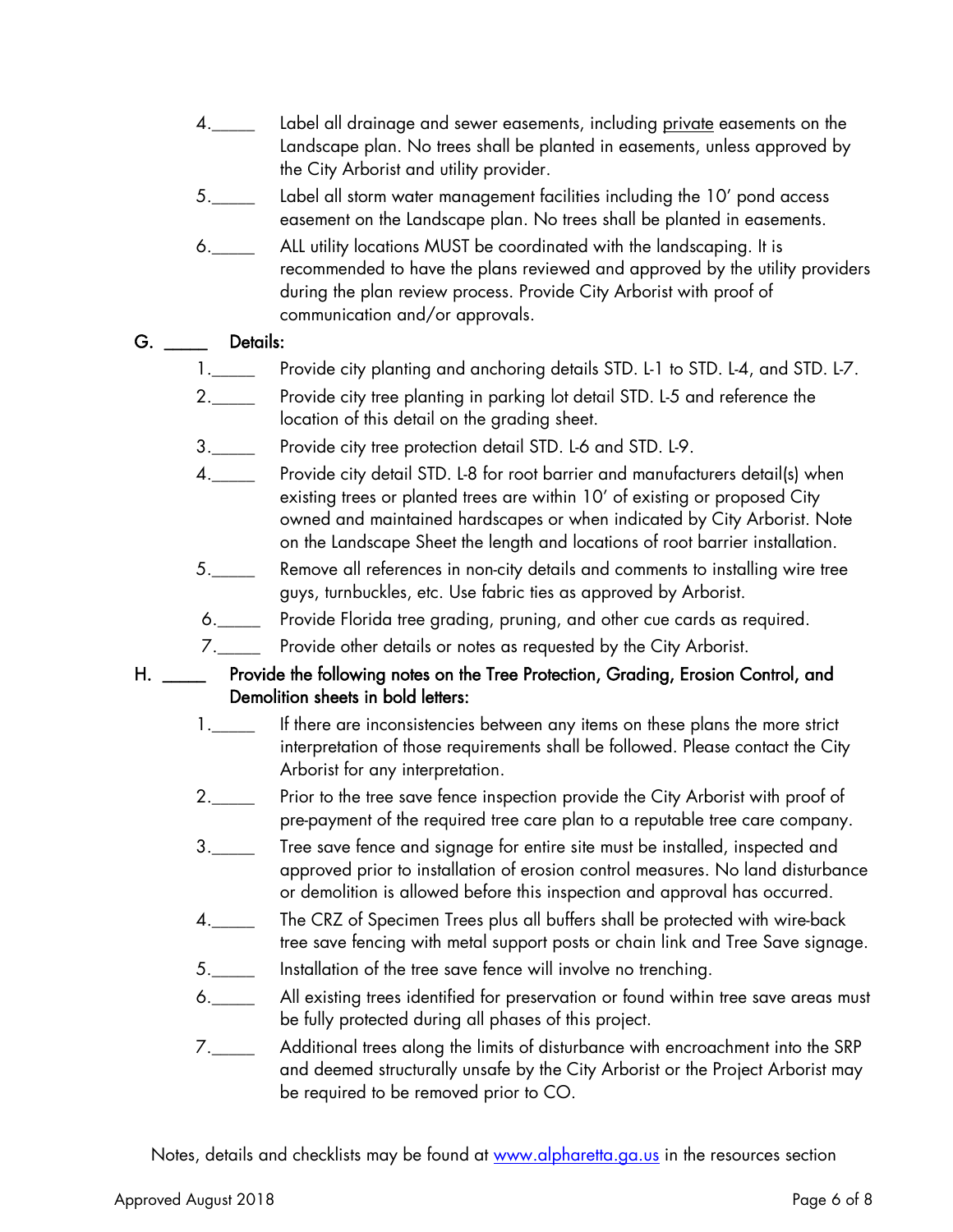- 8.\_\_\_\_\_ All roots encountered 1/2" or greater during grading or excavating operations shall be clean cut under the direction of an ISA Certified Arborist.
- 9.\_\_\_\_\_ Any limbs overhanging the LOD that may be ripped, torn, or damaged during construction SHALL be properly pruned under the direction of an ISA Certified Arborist.
- 10.\_\_\_\_\_ It is the owner's responsibility to maintain the vegetation and remove trash and debris around the perimeter of the project, even if within the public ROW, in accordance with the City of Alpharetta Property Maintenance Codes.
- 11.\_\_\_\_\_\_ All approved revisions to the location of the tree save fence need to be coordinated with the land disturbance inspector prior to relocation.
- I. \_\_\_\_\_ Provide the following note on the Landscape plan and Utility plan:
	- 1.\_\_\_\_\_\_\_ ALL TREES MUST BE PLANTED OUTSIDE OF ANY UTILITY EASEMENTS, UNLESS APPROVED BY THE CITY ARBORIST OR UTILITY PROVIDER. Make sure this note is bold and in a prominent place near utilities. This pertains to ALL utilities (water, sewer, gas, fiber optic, electric, etc.).

### J. \_\_\_\_\_ Provide the following notes on the Landscape Plan:

- 1.\_\_\_\_\_\_ The City Arborist must inspect the site before installation of erosion control measures. Land disturbance without a site inspection and approval by the City Arborist will result in a "Stop-Work Order" and fines.
- 2.\_\_\_\_\_ If tree survey inaccuracies are found on-site, a stop work order will be issued until revised plans are approved and processed based on accurate information.
- 3.\_\_\_\_\_\_ Design Landscape Architect or Project Arborist will inspect, verify, and approve the landscape has been planted per the approved plans and city standards prior to contacting the City Arborist for a CO inspection.
- 4.\_\_\_\_\_ Trees agreed upon to be saved are the responsibility of the owner.
- 5.\_\_\_\_\_ A 4" layer of mulch is required for the CRZ of Specimen Trees, Trees of Quality, and Tree Groupings. Mulch must be applied prior to start of construction and shall not touch the trunks of the tree(s).
- 6.\_\_\_\_\_ A minimum 2" layer of mulch is required for all existing, non-specimen, landscape trees, including street and parking lot trees. Mulch must be applied prior to start of construction and shall not touch the trunks of the tree(s).
- 7.\_\_\_\_\_ All mulch must be organic mulch consisting of wood chips, shredded bark, pine needles, or similar. Synthetic mulch or rocks are not approved for use in the City of Alpharetta.
- 8.\_\_\_\_\_ All newly planted trees shall have visible root flares at finished grade. No circling roots shall be allowed on planted trees. The upper two rings of the wire basket, all burlap, and strapping MUST be cut and removed prior to backfill.
- 9.\_\_\_\_\_ Plant sizes (caliper and height) MUST match the sizes shown on the plans. Plants that do not meet these minimums will not be accepted. E.g. 3 inch caliper trees must be 3 inches or larger. Plant height measurement is taken at the top of the main body of the plant and not at the tip of the topmost growth.